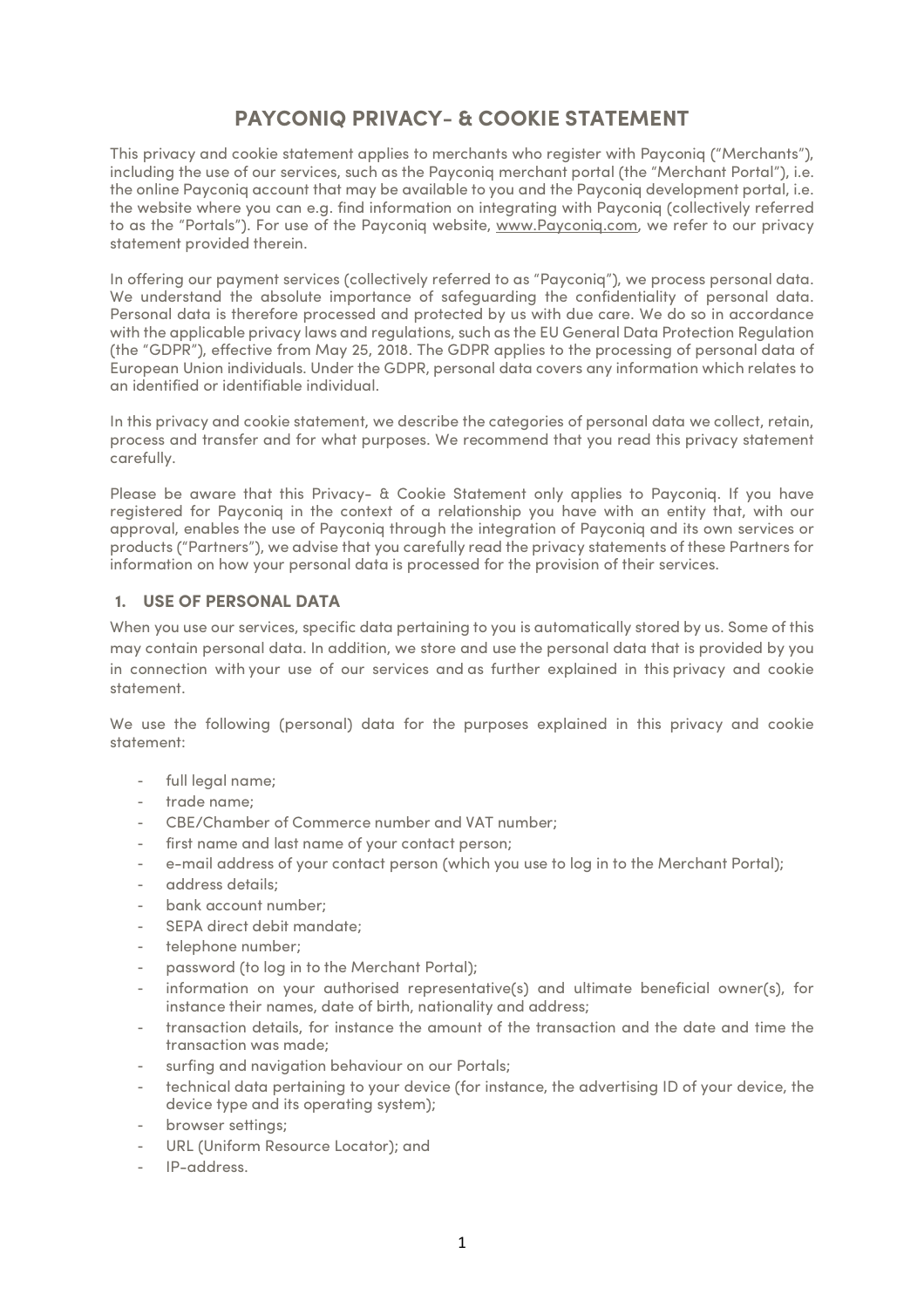## **2. PURPOSES OF DATA PROCESSING**

We use the abovementioned data for the following purposes:

- To evaluate and accept you as a Merchant.
- To offer our services.
- To allow our Partners to integrate Payconiq into the services they provide you.
- To allow access to the Merchant Portal and use of its functionalities.
- To prevent fraudulent use and limit our exposure to risk as well as preventing, investigating and countering (attempted) unlawful and undesirable activities targeted at you, us, our customers and staff and for participating in internal and external warning systems.
- To comply with legislation and regulations, as well as sector-specific guidelines and regulations, including legislation to prevent money laundering and the financing of terrorism. For the prevention of and detection of crime, including fraud and/or money laundering, we may need to carry out checks, such as identity checks.
- To enable certain marketing activities showcasing the services we provide, such as the distribution of a newsletter or targeted commercial offers via the telephone.
- To perform statistical analysis and website optimization. We track which pages are visited and how much time is spent on a page. These data are used for example to improve our services, for instance the user-friendliness of our Portals.

## **3. RETENTION PERIODS**

We retain your data for no longer than is necessary for the objectives described in this privacy and cookie statement, except where we are obliged to do so by law.

The data we collect via cookies, is stored according to the privacy policies of the relevant third parties. Please view the privacy statements of the third parties referred to in Section 8 for more information.

## **4. SECURITY**

We take appropriate security measures to prevent misuse and unauthorised access to your personal data. In doing so, we make sure that only necessary persons will have access to your data, and that access to your personal data is protected, in accordance with applicable data protection laws.

## **5. NEWSLETTER**

We may send you an occasional newsletter. You will be provided with the option of opting in or out for newsletters. With each newsletter you will have the option of unsubscribing.

#### **6. SERVICE E-MAILS**

From time to time, we may also send service e-mails about important information regarding your account or any other important updates which are relevant for your use of our services. In the event our general terms and conditions have been amended or supplemented, we will also notify you via the e-mail address you have provided to us. Should any fraudulent or suspicious activity occur in connection with your account, we will of course contact you as well.

## **7. PROVISION TO THIRD PARTIES**

The personal data you make available to us will not be disclosed to third parties without your consent, except where this is necessary for the performance of the agreement, where there is a legitimate interest to do so in relation to Payconiq, for fraud prevention purposes and/or where we are obliged to do so by law. In the delivery of our services, we thus make use of third parties, such as our subsidiaries, affiliates, our customer account foundation, local payment service agents, our Partners with whom you have a contract or subcontractors which we engage in the provision of our services to you. These service providers are only authorized to use your personal data as necessary to provide their services. We may also send certain data to the banks of consumers who make payments to you with Payconiq for fraud prevention and/or personal financial management purposes for consumers.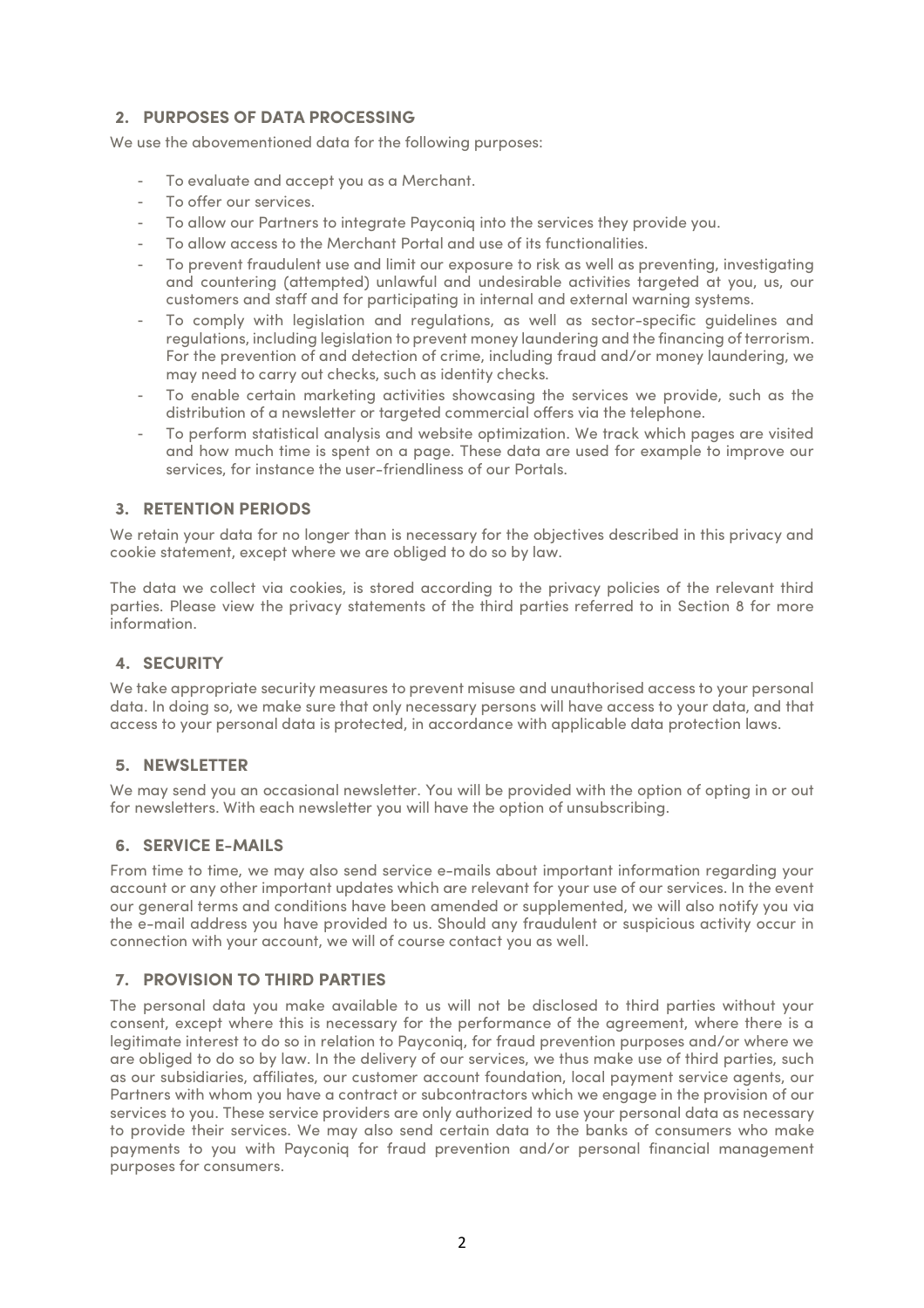Our services are provided in multiple countries and we work together with third parties that are located worldwide. We only share your information with third parties in countries that provide an adequate level of protection or when appropriate safeguards are in place, such as the EU-U.S. and Swiss-U.S. Privacy Shield certification.

## **8. COOKIES AND OTHER IDENTIFIERS**

Cookies are small text files that are automatically stored or read out from the visitor's device (including a PC, tablet or smartphone) whenever you visit a website. The information obtained by a cookie regarding your use of our Portals, your IP address/ID of the device you use, can be transferred to a secure server in use by us or a third party.

In general, this information is collected and analysed for the following purposes:

- to generate general statistics and to obtain information on our Merchants' usage of our Portals and to improve the user-friendliness of the Portals (**analytics cookies**); and
- to enable functionalities of the Portals (**functionally required cookies**).

For the abovementioned purposes we make use of the following cookies:

- **Analytics cookies:**
	- **Google Analytics.** Google Analytics collects information on how you navigate on our Portals. We have concluded a data processing agreement with Google and we have implemented other measures to safeguard your privacy. For instance, we have deactivated the standard setting in Google Analytics for sharing your personal data with Google. Additionally, and Google is committed to adhering to multiple self-regulation [frameworks, including the EU-US Privacy Shield Framework. Visit the Privacy](https://www.privacyshield.gov/participant?id=a2zt000000001L5AAI&status=Active) Shield Website for more information on the EU-US Privacy Shield Framework and to review Google's certification. Also read the privacy statement from [Google](https://www.google.nl/intl/nl/policies/privacy/) (which is subject to change) to see what they do with your personal data, which they collect via these cookies.

#### • **Functionally required cookies:**

- **Google Tag Manager**. Google Tag Manager is used to ensure that our Portals can 'remember' a user's activity on the previous pages or interaction with our Portals.

#### • **ENABLING AND DISABLING COOKIES**

You can disable the placement of cookies by changing your browser settings (for specific instructions, see your browser help page). If you only wish to accept cookies for Google Analytics and to enable usage of our Portals rather than advertising cookies, select the following setting in your browser *"block cookies from third parties"*. **Note:** most websites do not offer optimum performance when the cookies are disabled.

#### **10. WEBSITES OF THIRD PARTIES**

This privacy and cookie statement does not apply to third party websites that are associated with our Portals via links. We cannot guarantee that your personal data will be used by these third parties in a reliable and safe manner. Therefore, we advise that you read the privacy statement of these websites before using their services.

#### **11. RIGHTS OF DATA SUBJECTS**

If you have provided personal data to us, you have the right to contact us requesting to view, change, transfer remove, object to or restrict the processing of this data. You can send this request by e-mail to info (at) payconiq.com, or call us. You can find your local number on our website, www.Payconig.com, by selecting the country site of your preference.

To prevent abuse, we may ask you to provide proper proof of your identity, for instance by providing a copy of your ID.